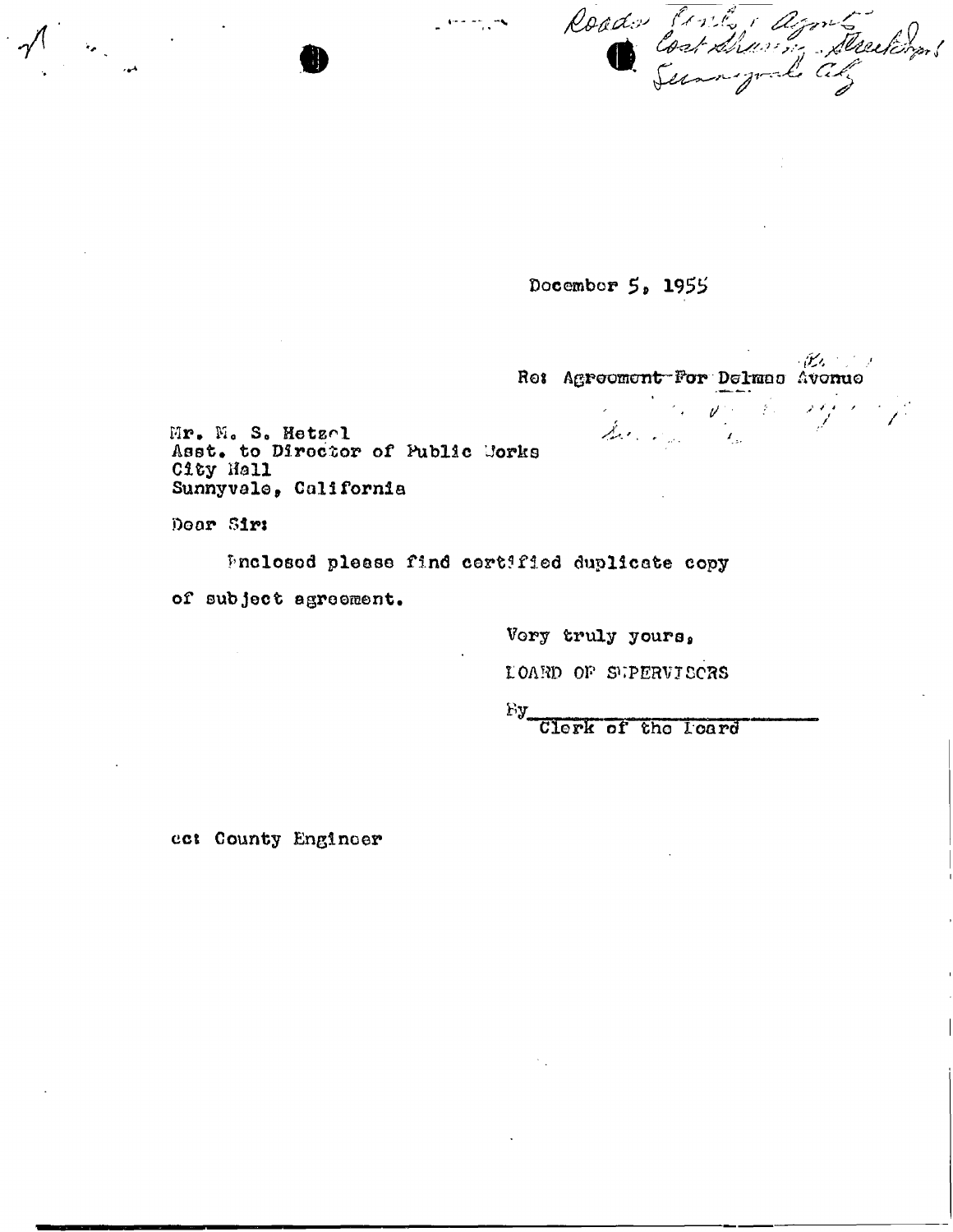# City of Sunnyvale

November 23, 1955 Sunnyvale

*P* **CITY HALL California**  REgent 9-0531

County Counsel County of Santa Clara 1st and Rosa San Jose, California

Gentlemen:

Enclosed are two copies of the proposed agreement between the City of Sunnyvale and the County of Santa Clara for the cooperative construction and maintenance of road systems adjoining the City of Sunnyvale.

A resolution was adopted on November 15, 1955 by the  $C$ ity Council of the City of Sunnyvale authorizing the Mayor to execute this agreement-We request that this agreement be placed before the County Board of Supervisors at the earliest possible date. After the agreement has been executed by the Chairman of the Board of Supervisors we would appreciate receiving a copy of this agreement at your earliest convenience.

Yours very truly

*m. a* 

M. S. Hetzel Assistant to Director of Public Works

MSHs.cp

| <b>DATE</b> | $-1955$ |  |
|-------------|---------|--|
| APPROVED    |         |  |
|             | הנות ג  |  |
|             |         |  |

RECENT MOV 28 1955 **~ MUNI Y COUNSEL**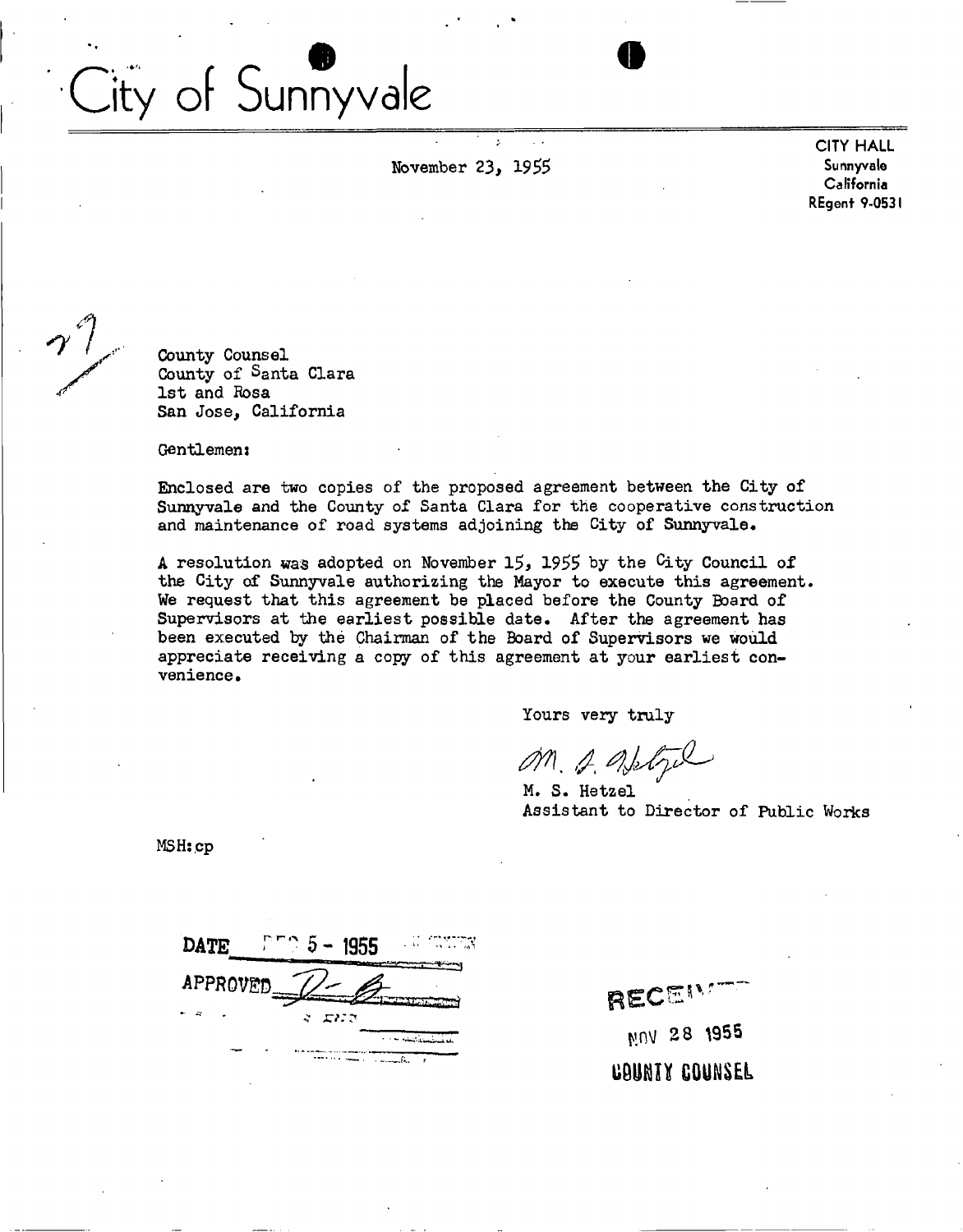# **AGREEMENT**

The following is an Agreement between the County of Santa Clara, hereinafter referred to as "County", and the City of Sunnyvale, hereinafter referred to as "City":

WHEREAS, City has requested County assistance on the construction and mainten ance of certain streets which are part of the road system of City; and

WHEREAS:, pursuant to the Streets and Highways Code of the State of California, County has determined that it would be in the County's interest to assist City in portions of its workj and

WHEREAS?, the parties hereto wish to reduce their Agreement in this matter to writing;

NOW, THEREFORE, the parties agree: as follows::

#### 1. Materials and Equipment Supplied by County,

County agrees to make available to City 2,030 tons, more or less, of rock base from its Saratoga Quarry. County further agrees to make available to City necessary trucks and drivers to deliver such rock base to the point or points designated by City and to remove from streets in the City road system waste rock in the amount of  $3,170$  yards, more or less. Such waste rock shall be taken to a disposal site provided by City or to such other more convenient points; as County may determine.

County agrees to make the materials, equipment and drivers available as soon as practicable after receipt from City of a request to do so.

2. Construction and Maintenance.

City agrees to handle all the engineering and other necessary details for the construction and maintenance of any streets on which are used the materials and equipment provided for in this Agreement. Nothing by this Agreement shall be construed as imposing upon County the duty of maintaining or accepting any streets or roadways which are improved under the terms of this Agreement.

P-O